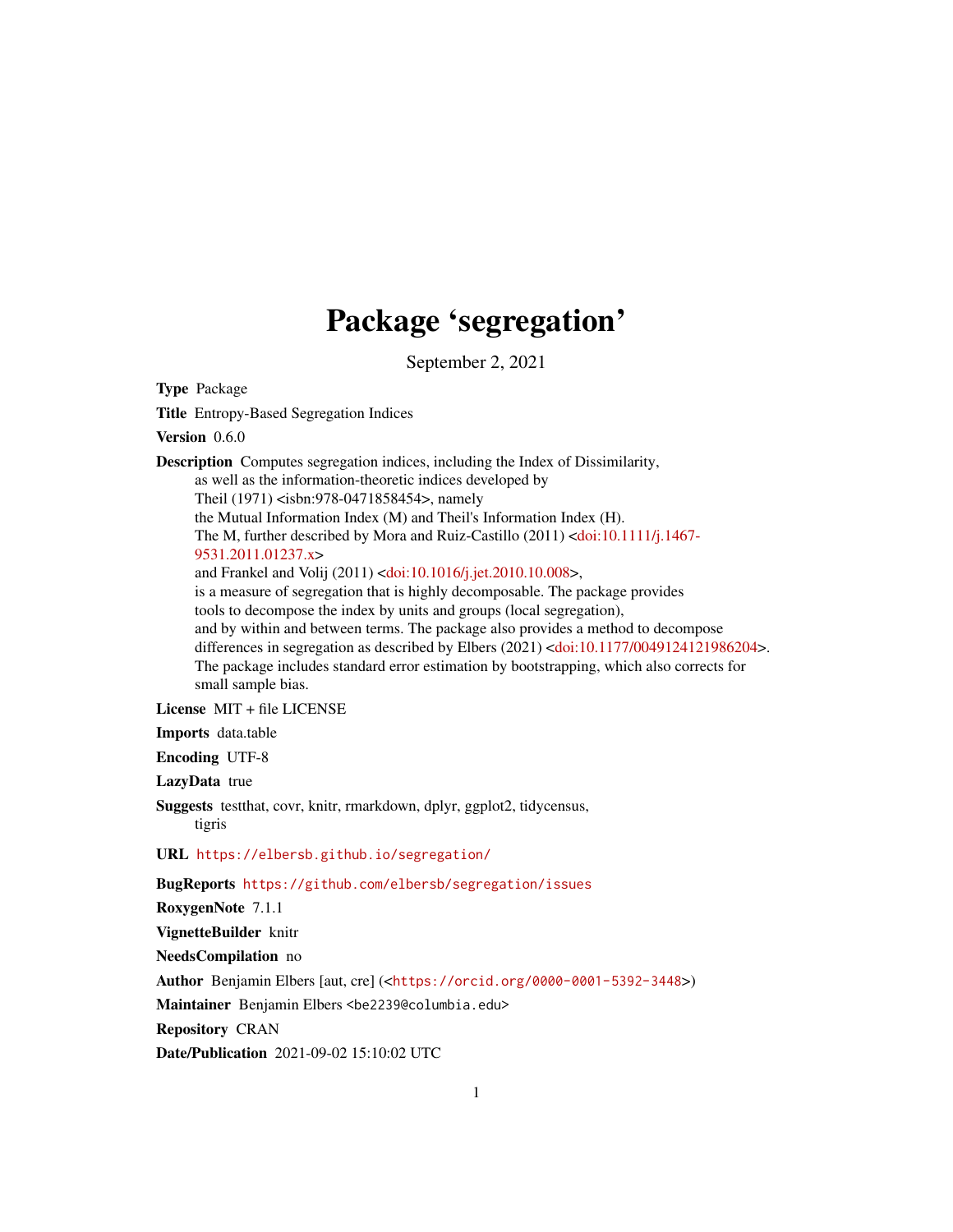# <span id="page-1-0"></span>R topics documented:

| Index | 18 |
|-------|----|

# dissimilarity *Calculate Dissimilarity Index*

# Description

Returns the total segregation between group and unit using the Index of Dissimilarity.

# Usage

```
dissimilarity(
 data,
 group,
 unit,
 weight = NULL,se = FALSE,CI = 0.95,n_bootstrap = 100
\mathcal{L}
```

| data   | A data frame.                                                                                                                                                                         |
|--------|---------------------------------------------------------------------------------------------------------------------------------------------------------------------------------------|
| group  | A categorical variable or a vector of variables contained in data. Defines the<br>first dimension over which segregation is computed. The D index only allows<br>two distinct groups. |
| unit   | A categorical variable or a vector of variables contained in data. Defines the<br>second dimension over which segregation is computed.                                                |
| weight | Numeric. (Default NULL)                                                                                                                                                               |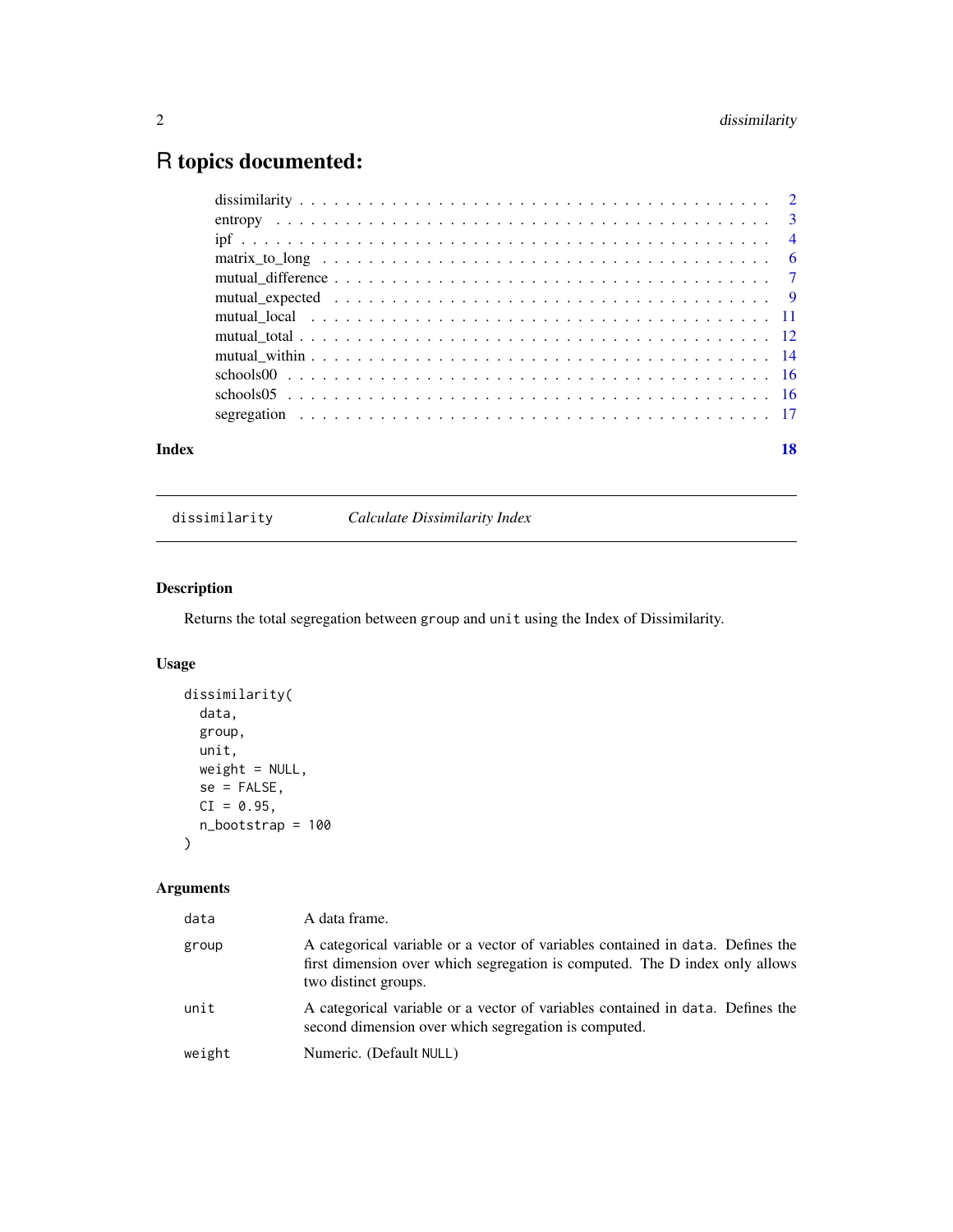#### <span id="page-2-0"></span>entropy 3

| se          | If TRUE, the segregation estimates are bootstrapped to provide standard errors<br>and to apply bias correction. The bias that is reported has already been applied<br>to the estimates (i.e. the reported estimates are "debiased") (Default FALSE)               |
|-------------|-------------------------------------------------------------------------------------------------------------------------------------------------------------------------------------------------------------------------------------------------------------------|
| CI          | If se = TRUE, compute the confidence $(CI^*100)$ in addition to the bootstrap stan-<br>dard error. This is based on percentiles of the bootstrap distribution, and a valid<br>interpretation relies on a larger number of bootstrap iterations. (Default $0.95$ ) |
| n_bootstrap | Number of bootstrap iterations. (Default 100)                                                                                                                                                                                                                     |

# Value

Returns a data.table with one row. The column est contains the Index of Dissimilarity. If se is set to TRUE, an additional column se contains the associated bootstrapped standard errors, an additional column CI contains the estimate confidence interval as a list column, an additional column bias contains the estimated bias, and the column est contains the bias-corrected estimates.

#### References

Otis Dudley Duncan and Beverly Duncan. 1955. "A Methodological Analysis of Segregation Indexes," American Sociological Review 20(2): 210-217.

# Examples

```
# Example where D and H deviate
m1 <- matrix_to_long(matrix(c(100, 60, 40, 0, 0, 40, 60, 100), ncol = 2))
m2 <- matrix_to_long(matrix(c(80, 80, 20, 20, 20, 20, 80, 80), ncol = 2))
dissimilarity(m1, "group", "unit", weight = "n")
dissimilarity(m2, "group", "unit", weight = "n")
```
entropy *Calculates the entropy of a distribution*

#### Description

Returns the entropy of the distribution defined by group.

#### Usage

```
entropy(data, group, weight = NULL, base = exp(1))
```

| data   | A data frame.                                                                                        |
|--------|------------------------------------------------------------------------------------------------------|
| group  | A categorical variable or a vector of variables contained in data.                                   |
| weight | Numeric. (Default NULL)                                                                              |
| base   | Base of the logarithm that is used in the entropy calculation. Defaults to the<br>natural logarithm. |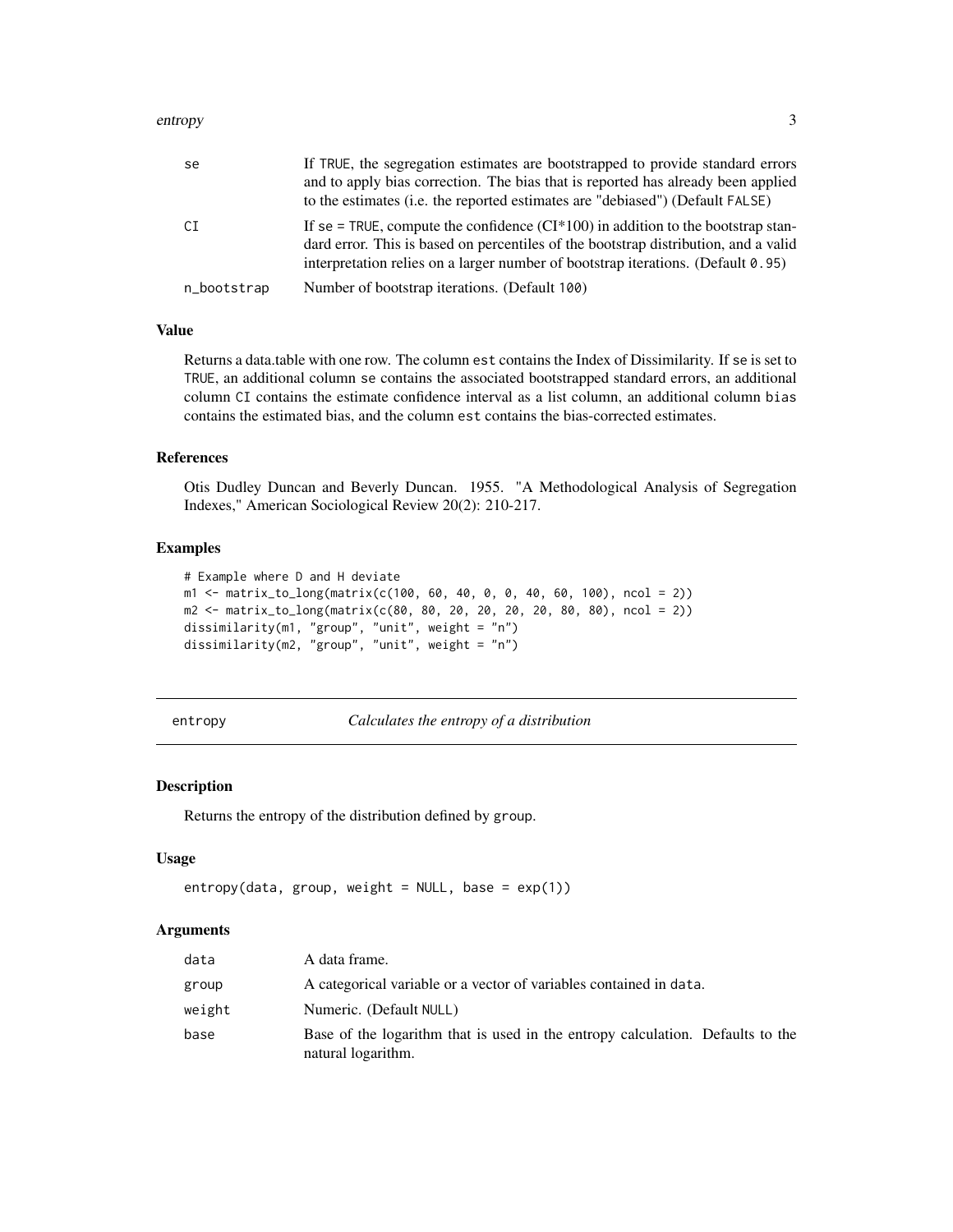# <span id="page-3-0"></span>Value

A single number, the entropy.

#### Examples

```
d <- data.frame(cat = c("A", "B"), n = c(25, 75))
entropy(d, "cat", weight = "n") # = > .56
# this is equivalent to -.25*log(.25)-.75*log(.75)
d <- data.frame(cat = c("A", "B"), n = c(50, 50))
# use base 2 for the logarithm, then entropy is maximized at 1
entropy(d, "cat", weight = "n", base = 2) # = > 1
```
<span id="page-3-1"></span>ipf *Adjustment of marginal distributions using iterative proportional fitting*

# Description

Adjusts the marginal distributions for group and unit in source to the respective marginal distributions in target, using the iterative proportional fitting algorithm (IPF).

# Usage

```
ipf(
  source,
  target,
  group,
 unit,
 weight = NULL,max_iterations = 100,
 precision = 1e-04
```
#### Arguments

)

| source | A "source" data frame. The marginals of this dataset are adjusted to the marginals<br>of target.                                                              |
|--------|---------------------------------------------------------------------------------------------------------------------------------------------------------------|
| target | A "target" data frame. The function returns a dataset where the marginal distri-<br>butions of group and unit categories are approximated by those of target. |
| group  | A categorical variable or a vector of variables contained in source and target.<br>Defines the first distribution for adjustment.                             |
| unit   | A categorical variable or a vector of variables contained in source and target.<br>Defines the second distribution for adjustment.                            |
| weight | Numeric. (Default NULL)                                                                                                                                       |
|        | max_iterations Maximum number of iterations used for the IPF algorithm.                                                                                       |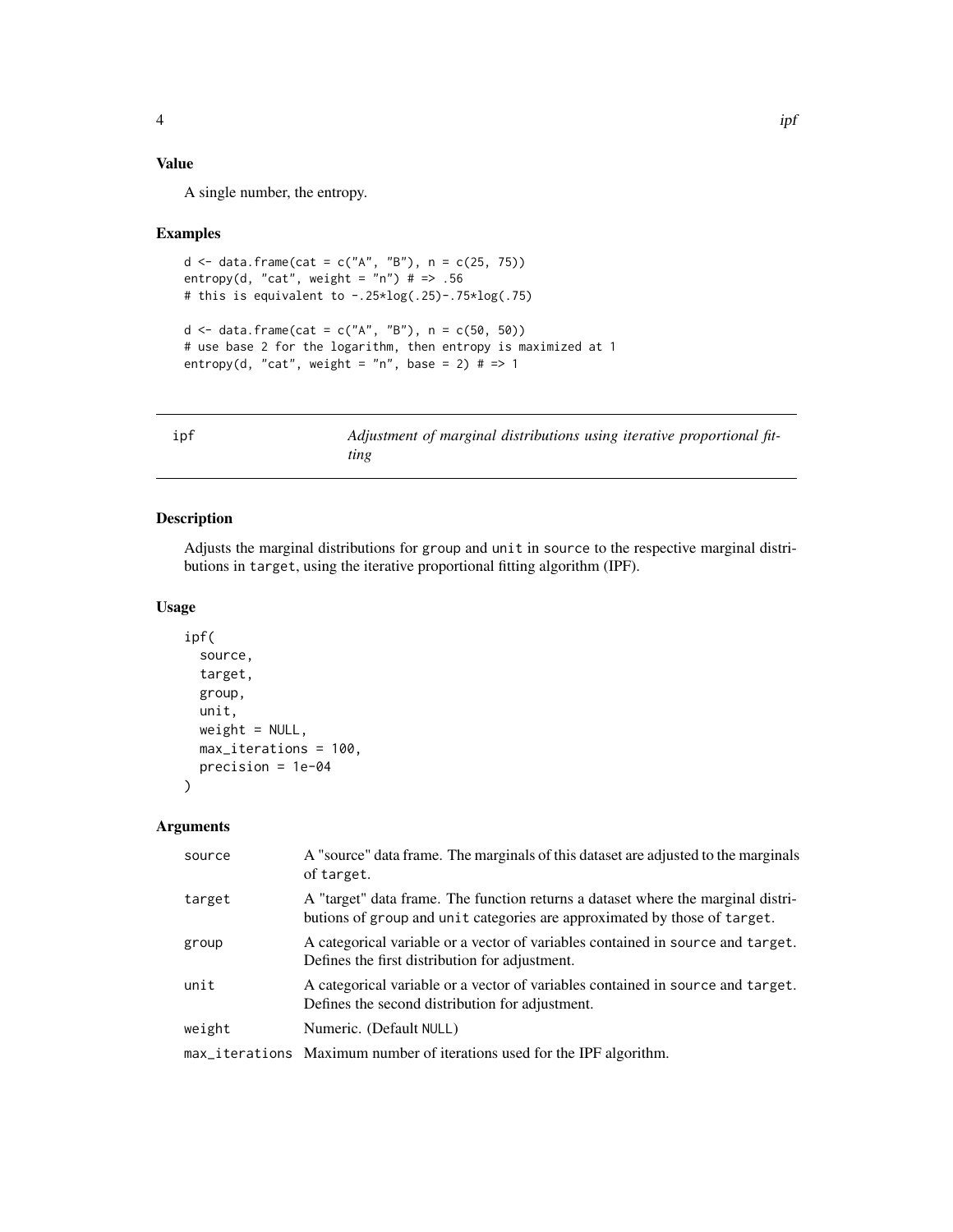# Details

The algorithm works by scaling the marginal distribution of group in the source data frame towards the marginal distribution of target; then repeating this process for unit. The algorithm then keeps alternating between group and unit until the marginals of the adjusted data frame are within the allowed precision. This results in a dataset that retains the association structure of source while approximating the marginal distribution of target. If the number of unit and group categories is different in source and target, the data frame returns the combination of unit and group categories that occur in both datasets. Zero values are replaced by a small, non-zero number (1e-4). Note that the values returned sum to the observations of the source data frame, not the target data frame. This is different from other IPF implementations, but ensures that the IPF does not change the number of observations.

# Value

Returns a data frame that retains the association structure of source while approximating the marginal distributions for group and unit of target. The dataset identifies each combination of group and unit, and categories that only occur in either source or target are dropped. The adjusted frequency of each combination is given by the column n, while n\_target and n\_source contain the zero-adjusted frequencies in the target and source dataset, respectively.

#### References

W. E. Deming and F. F. Stephan. 1940. "On a Least Squares Adjustment of a Sampled Frequency Table When the Expected Marginal Totals are Known". Annals of Mathematical Statistics. 11 (4): 427–444.

T. Karmel and M. Maclachlan. 1988. "Occupational Sex Segregation — Increasing or Decreasing?" Economic Record 64: 187-195.

```
# adjusts the marginals of group and unit categories so that
# schools00 has similar marginals as schools05
adj <- ipf(schools00, schools05, "race", "school", weight = "n")
# check that the new "race" marginals are similar to the target marginals
# (the same could be done for schools)
aggregate(adj$n, list(adj$race), sum)
aggregate(adj$n_target, list(adj$race), sum)
# note that the adjusted dataset contains fewer
# schools than either the source or the target dataset,
# because the marginals are only defined for the overlap
# of schools
length(unique(schools00$school))
length(unique(schools05$school))
length(unique(adj$school))
```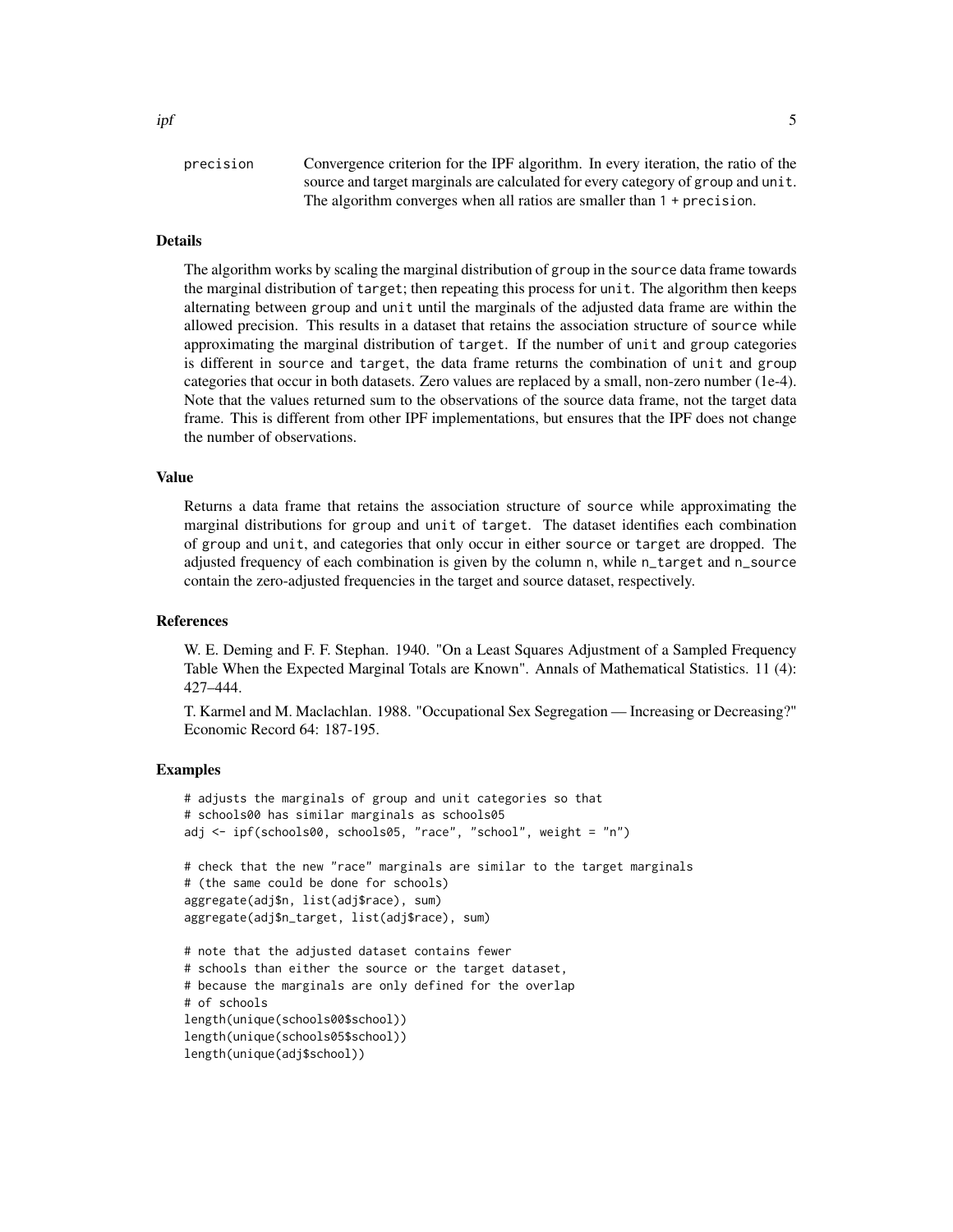<span id="page-5-0"></span>

# Description

Returns a data.table in long form, such that it is suitable for use in [mutual\\_total,](#page-11-1) etc. Colnames and rownames of the matrix will be respected.

# Usage

```
matrix_to_long(
  matrix,
  group = "group",
  unit = "unit",
  weight = "n",drop_zero = TRUE
\mathcal{L}
```
# Arguments

| matrix    | A matrix, where the rows represent the units, and the column represent the<br>groups. |  |
|-----------|---------------------------------------------------------------------------------------|--|
| group     | Variable name for group. (Default group)                                              |  |
| unit      | Variable name for unit. (Default unit)                                                |  |
| weight    | Variable name for frequency weight. (Default weight)                                  |  |
| drop_zero | Drop unit-group combinations with zero weight. (Default TRUE)                         |  |

# Value

A data.table.

```
m = matrix(c(10, 20, 30, 30, 20, 10), nrow = 3)colnames(m) <- c("Black", "White")
long = matrix_to_long(m, group = "race", unit = "school")
mutual_total(long, "race", "school", weight = "n")
```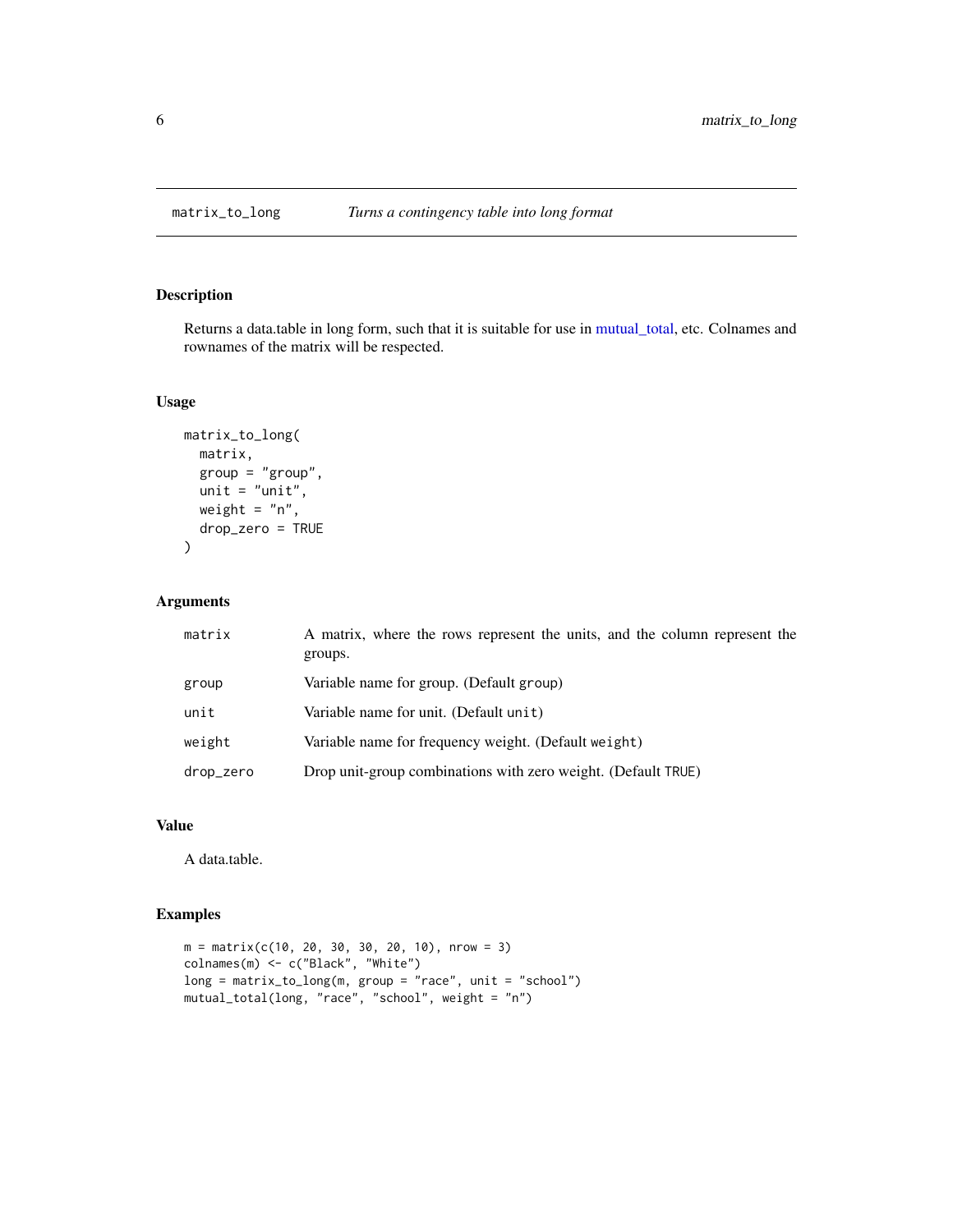<span id="page-6-0"></span>mutual\_difference *Decomposes the difference between two M indices*

# Description

Uses one of three methods to decompose the difference between two M indices: (1) "shapley" / "shapley\_detailed": a method based on the Shapley decomposition with a few advantages over the Karmel-Maclachlan method (recommended and the default, Deutsch et al. 2006), (2) "km": the method based on Karmel-Maclachlan (1988), (3) "mrc": the method developed by Mora and Ruiz-Castillo (2009). All methods have been extended to account for missing units/groups in either data input.

# Usage

```
mutual_difference(
  data1,
  data2,
  group,
  unit,
  weight = NULL,method = "shapley",
  se = FALSE,
  CI = 0.95,n_bootstrap = 100,
  base = exp(1),
  ...
)
```

| data1  | A data frame with same structure as data2.                                                                                                                                                                                                                        |  |
|--------|-------------------------------------------------------------------------------------------------------------------------------------------------------------------------------------------------------------------------------------------------------------------|--|
| data2  | A data frame with same structure as data1.                                                                                                                                                                                                                        |  |
| group  | A categorical variable or a vector of variables contained in data. Defines the<br>first dimension over which segregation is computed.                                                                                                                             |  |
| unit   | A categorical variable or a vector of variables contained in data. Defines the<br>second dimension over which segregation is computed.                                                                                                                            |  |
| weight | Numeric. (Default NULL)                                                                                                                                                                                                                                           |  |
| method | Either "shapley" (the default), "km" (Karmel and Maclachlan method), or "mrc"<br>(Mora and Ruiz-Castillo method).                                                                                                                                                 |  |
| se     | If TRUE, the segregation estimates are bootstrapped to provide standard errors<br>and to apply bias correction. The bias that is reported has already been applied<br>to the estimates (i.e. the reported estimates are "debiased") (Default FALSE)               |  |
| CI     | If se = TRUE, compute the confidence $(CI^*100)$ in addition to the bootstrap stan-<br>dard error. This is based on percentiles of the bootstrap distribution, and a valid<br>interpretation relies on a larger number of bootstrap iterations. (Default $0.95$ ) |  |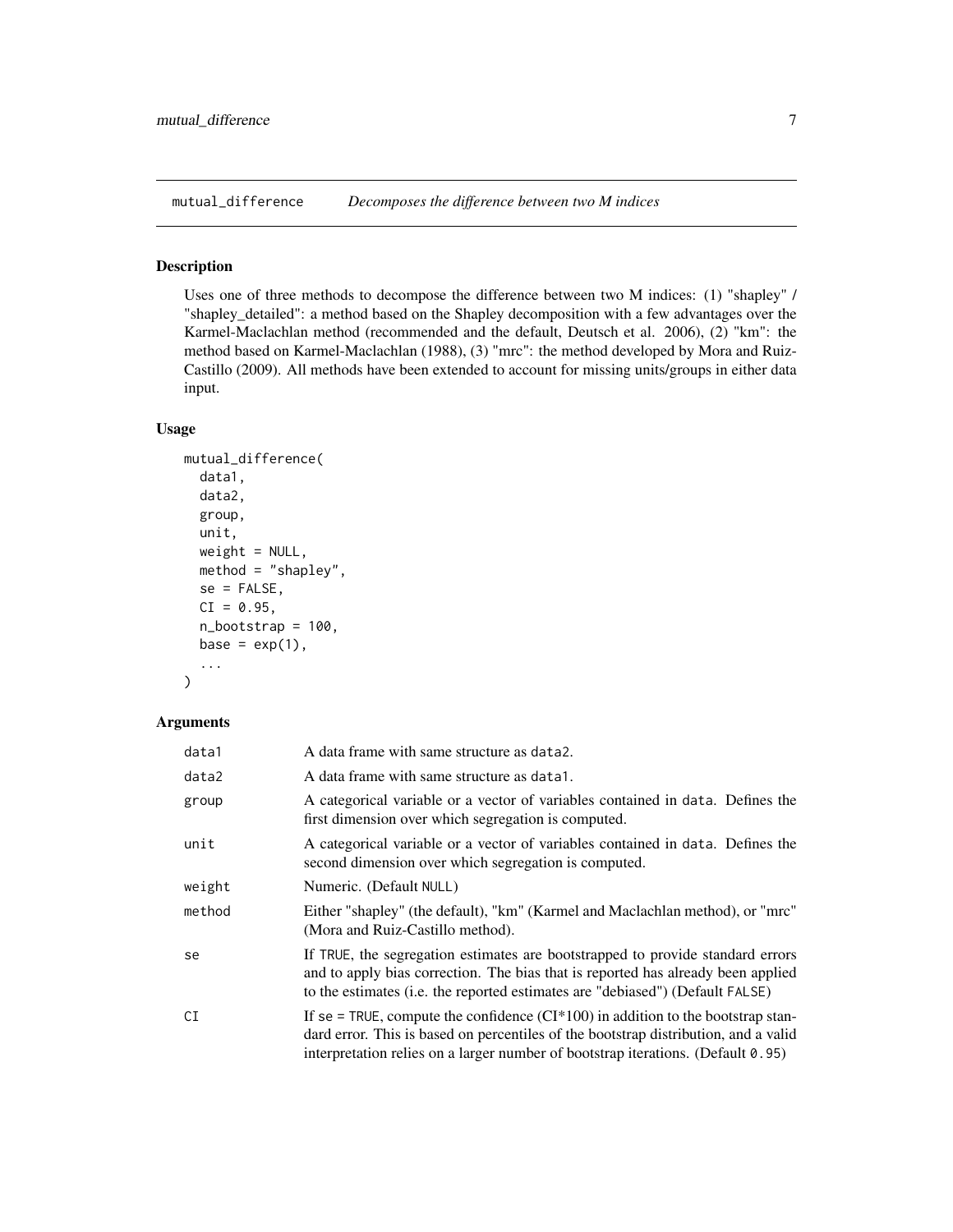<span id="page-7-0"></span>

| n_bootstrap | Number of bootstrap iterations. (Default 100)                                                        |
|-------------|------------------------------------------------------------------------------------------------------|
| base        | Base of the logarithm that is used in the calculation. Defaults to the natural<br>logarithm.         |
| .           | Only used for additional arguments when when method is set to shapley or km.<br>See ipf for details. |

# Details

The Shapley method is an improvement over the Karmel-Maclachlan method (Deutsch et al. 2006). It is based on several margins-adjusted data inputs and yields symmetrical results (i.e. data1 and data2 can be switched). When "shapley\_detailed" is used, the structural component is further decomposed into the contributions of individuals units.

The Karmel-Maclachlan method (Karmel and Maclachlan 1988) adjusts the margins of data1 to be similar to the margins of data2. This process is not symmetrical.

The Shapley and Karmel-Maclachlan methods are based on iterative proportional fitting (IPF), first introduced by Deming and Stephan (1940). Depending on the size of the dataset, this may take a few seconds (see [ipf](#page-3-1) for details).

The method developed by Mora and Ruiz-Castillo (2009) uses an algebraic approach to estimate the size of the components. This will often yield substantively different results from the Shapley and Karmel-Maclachlan methods. Note that this method is not symmetric in terms of what is defined as group and unit categories, which may yield contradictory results.

A problem arises when there are group and/or unit categories in data1 that are not present in data2 (or vice versa). All methods estimate the difference only for categories that are present in both datasets, and report additionally the change in M that is induced by these cases as additions (present in data2, but not in data1) and removals (present in data1, but not in data2).

# Value

Returns a data.table with columns stat and est. The data frame contains the following rows defined by stat: M1 contains the M for data1. M2 contains the M for data2. diff is the difference between M2 and M1. The sum of the five rows following diff equal diff.

additions contains the change in M induces by unit and group categories present in data2 but not data1, and removals the reverse.

All methods return the following three terms: unit\_marginal is the contribution of unit composition differences. group\_marginal is the contribution of group composition differences. structural is the contribution unexplained by the marginal changes, i.e. the structural difference. Note that the interpretation of these terms depend on the exact method used.

When using "km", one additional row is returned: interaction is the contribution of differences in the joint marginal distribution of unit and group.

When "shapley\_detailed" is used, an additional column "unit" is returned, along with six additional rows for each unit that is present in both data1 and data2. The five rows have the following meaning: p1 (p2) is the proportion of the unit in data1 (data2) once non-intersecting units/groups have been removed. The changes in local linkage are given by 1s\_diff1 and 1s\_diff2, and their average is given by ls\_diff\_mean. The row named total summarizes the contribution of the unit towards structural change using the formula  $.5 \times p1 \times ls\_diff1 + .5 \times p2 \times ls\_diff2$ . The sum of all "total" components equals structural change.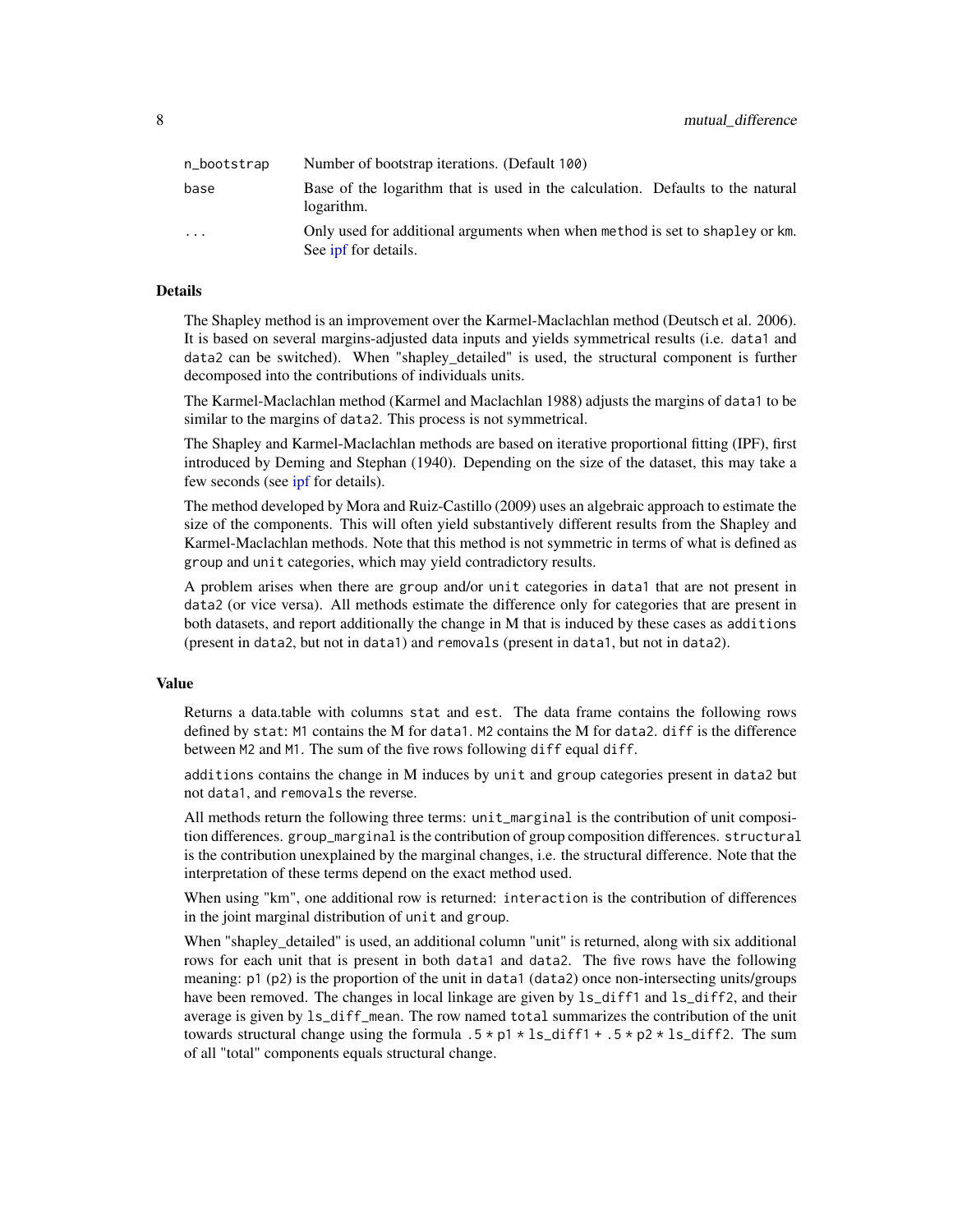<span id="page-8-0"></span>If se is set to TRUE, an additional column se contains the associated bootstrapped standard errors, an additional column CI contains the estimate confidence interval as a list column, an additional column bias contains the estimated bias, and the column est contains the bias-corrected estimates.

#### References

W. E. Deming, F. F. Stephan. 1940. "On a Least Squares Adjustment of a Sampled Frequency Table When the Expected Marginal Totals are Known." The Annals of Mathematical Statistics 11(4): 427- 444.

T. Karmel and M. Maclachlan. 1988. "Occupational Sex Segregation — Increasing or Decreasing?" Economic Record 64: 187-195.

R. Mora and J. Ruiz-Castillo. 2009. "The Invariance Properties of the Mutual Information Index of Multigroup Segregation." Research on Economic Inequality 17: 33-53.

J. Deutsch, Y. Flückiger, and J. Silber. 2009. "Analyzing Changes in Occupational Segregation: The Case of Switzerland (1970–2000)." Research on Economic Inequality 17: 171–202.

# Examples

```
# decompose the difference in school segregation between 2000 and 2005,
# using the Shapley method
mutual_difference(schools00, schools05, group = "race", unit = "school",
    weight = nn, method = "shapley", precision = .1)
# => the structural component is close to zero, thus most change is in the marginals.
# This method gives identical results when we switch the unit and group definitions,
# and when we switch the data inputs.
# the Karmel-Maclachlan method is similar, but only adjust the data in the forward direction...
mutual_difference(schools00, schools05, group = "school", unit = "race",
    weight = n", method = "km", precision = .1)
# ...this means that the results won't be identical when we switch the data inputs
mutual_difference(schools05, schools00, group = "school", unit = "race",
    weight = nn, method = "km, precision = .1)
# the MRC method indicates a much higher structural change...
mutual_difference(schools00, schools05, group = "race", unit = "school",
    weight = "n", method = "mrc")
# ...and is not symmetric
mutual_difference(schools00, schools05, group = "school", unit = "race",
    weight = "n", method = "mrc")
```
mutual\_expected *Calculate expected values when true segregation is zero*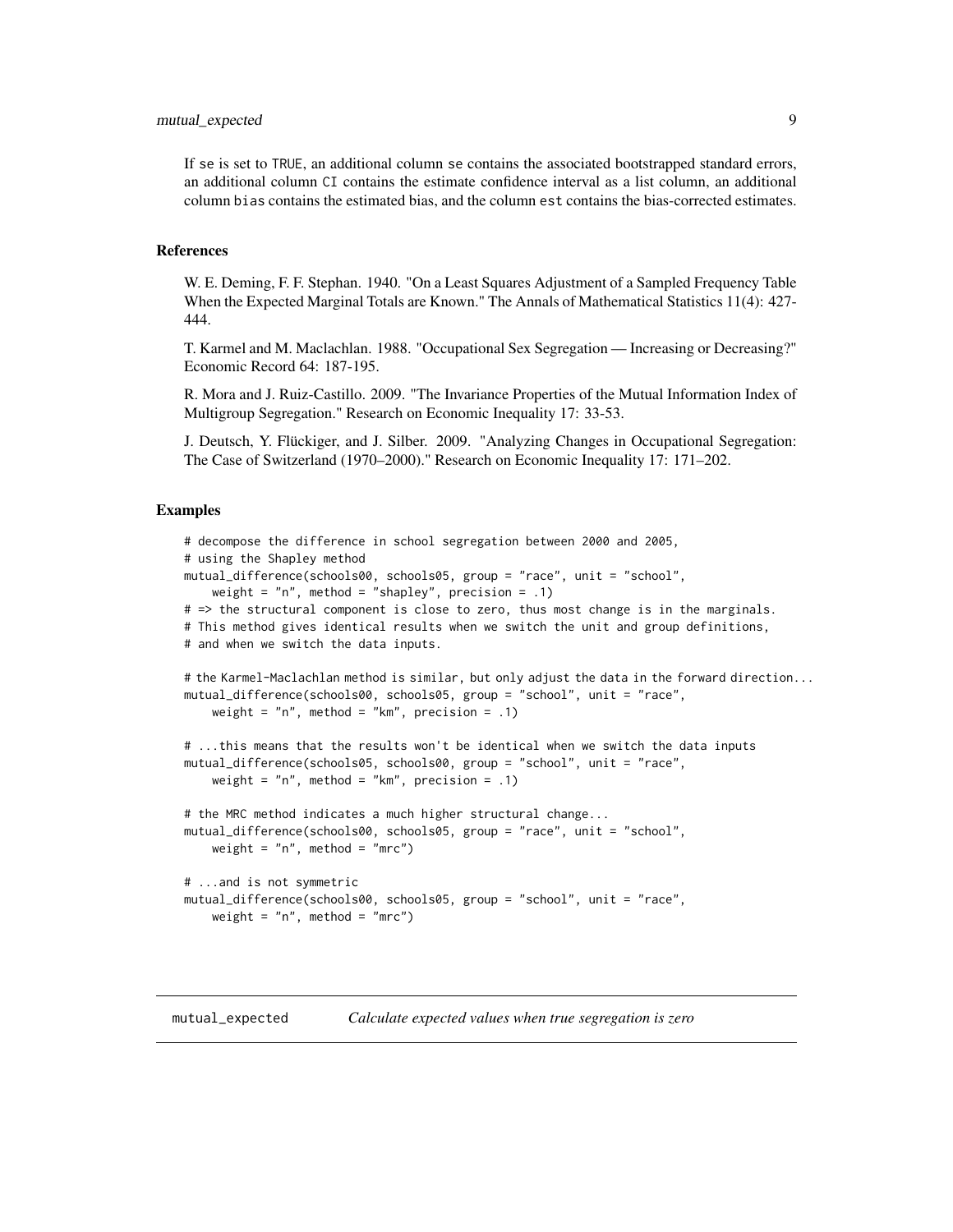# Description

When sample sizes are small, one group has a small proportion, or when there are many units, segregation indices are typically upwardly biased, even when true segregation is zero. This function simulates tables with zero segregation, given the marginals of the dataset, and calculates segregation. If the expected values are large, the interpretation of index scores might have to be adjusted.

# Usage

```
mutual_expected(
  data,
  group,
 unit,
 weight = NULL,fixed_margins = TRUE,
 n_bootstrap = 100,
 base = exp(1))
```
# **Arguments**

| data          | A data frame.                                                                                                                          |  |
|---------------|----------------------------------------------------------------------------------------------------------------------------------------|--|
| group         | A categorical variable or a vector of variables contained in data. Defines the<br>first dimension over which segregation is computed.  |  |
| unit          | A categorical variable or a vector of variables contained in data. Defines the<br>second dimension over which segregation is computed. |  |
| weight        | Numeric. (Default NULL)                                                                                                                |  |
| fixed_margins | Should the margins be fixed or simulated? (Default TRUE)                                                                               |  |
| n_bootstrap   | Number of bootstrap iterations. (Default 100)                                                                                          |  |
| base          | Base of the logarithm that is used in the calculation. Defaults to the natural<br>logarithm.                                           |  |

#### Value

A data.table with two rows, corresponding to the expected values of segregation when true segregation is zero.

```
# the schools00 dataset has a large sample size, so expected segregation is close to zero
mutual_expected(schools00, "race", "school", weight = "n")
# but we can build a smaller table, with 100 students distributed across
# 10 schools, where one racial group has 10% of the students
small <- data.frame(
         school = c(1:10, 1:10),
         race = c(rep("r1", 10), rep("r2", 10)),
         n = c(rep(1, 10), rep(9, 10)))
mutual_expected(small, "race", "school", weight= "n")
```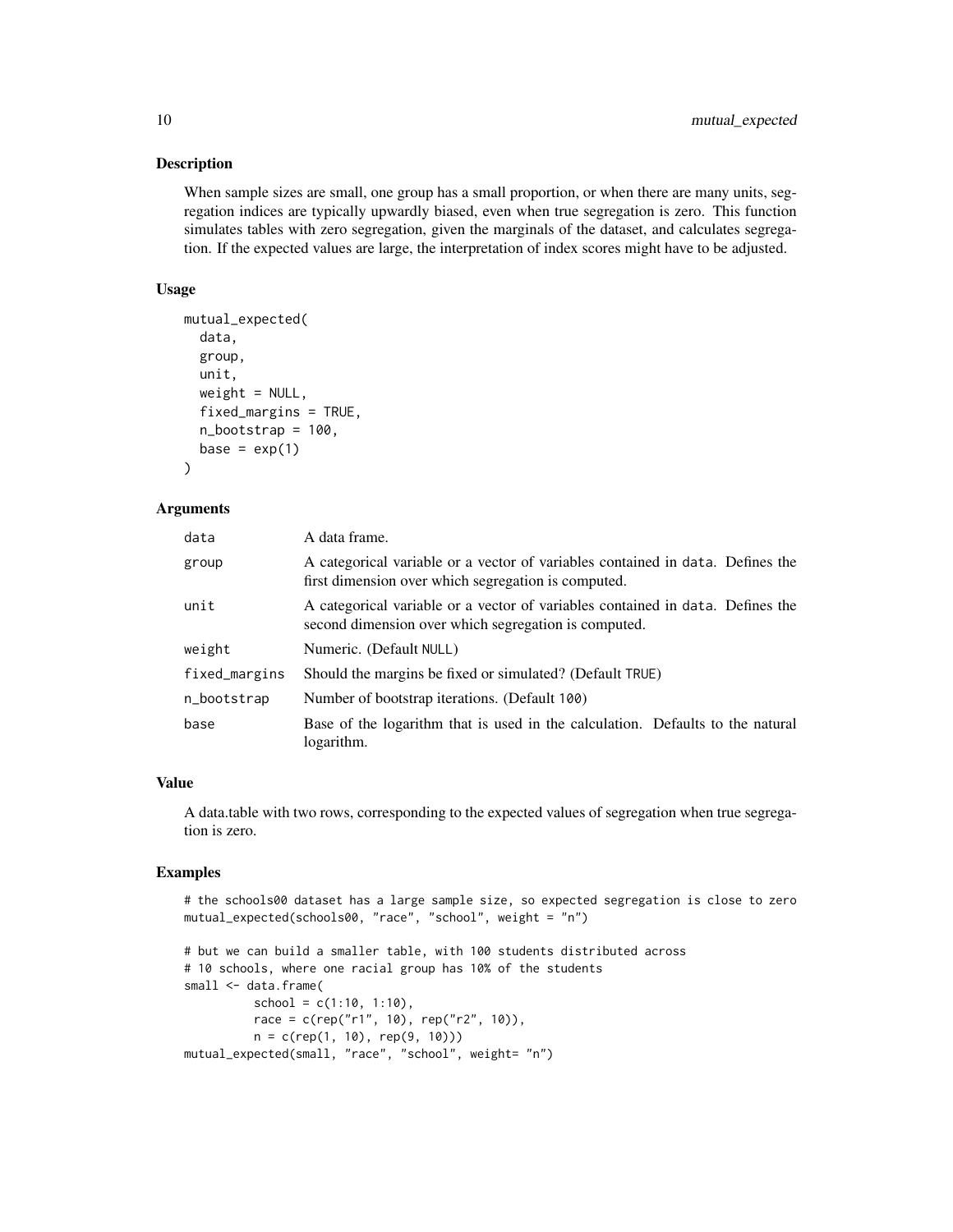```
# with an increase in sample size (n=1000), the values improve
small$n <- small$n * 10
mutual_expected(small, "race", "school", weight= "n")
```
mutual\_local *Calculates local segregation indices based on M*

# Description

Returns local segregation indices for each category defined by unit.

# Usage

```
mutual_local(
 data,
 group,
 unit,
 weight = NULL,se = FALSE,CI = 0.95,n_bootstrap = 100,
 base = exp(1),
 wide = FALSE
)
```

| data        | A data frame.                                                                                                                                                                                                                                                     |  |
|-------------|-------------------------------------------------------------------------------------------------------------------------------------------------------------------------------------------------------------------------------------------------------------------|--|
| group       | A categorical variable or a vector of variables contained in data. Defines the<br>dimension over which segregation is computed.                                                                                                                                   |  |
| unit        | A categorical variable or a vector of variables contained in data. Defines the<br>group for which local segregation indices are calculated.                                                                                                                       |  |
| weight      | Numeric. (Default NULL)                                                                                                                                                                                                                                           |  |
| se          | If TRUE, the segregation estimates are bootstrapped to provide standard errors<br>and to apply bias correction. The bias that is reported has already been applied<br>to the estimates (i.e. the reported estimates are "debiased") (Default FALSE)               |  |
| СI          | If se = TRUE, compute the confidence $(CI^*100)$ in addition to the bootstrap stan-<br>dard error. This is based on percentiles of the bootstrap distribution, and a valid<br>interpretation relies on a larger number of bootstrap iterations. (Default $0.95$ ) |  |
| n_bootstrap | Number of bootstrap iterations. (Default 100)                                                                                                                                                                                                                     |  |
| base        | Base of the logarithm that is used in the calculation. Defaults to the natural<br>logarithm.                                                                                                                                                                      |  |
| wide        | Returns a wide dataframe instead of a long dataframe. (Default FALSE)                                                                                                                                                                                             |  |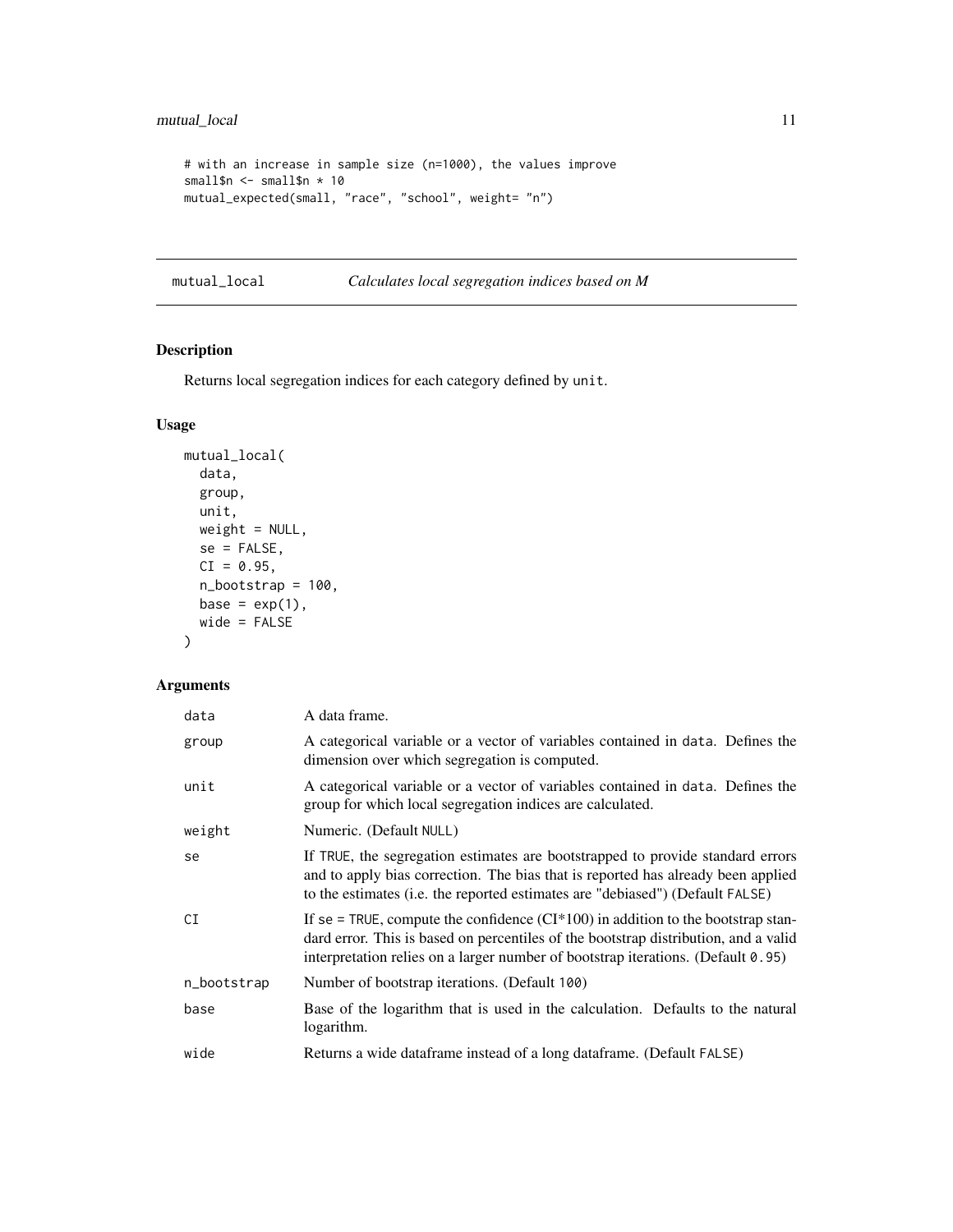Returns a data.table with two rows for each category defined by unit, for a total of 2\*(number of units) rows. The column est contains two statistics that are provided for each unit: ls, the local segregation score, and p, the proportion of the unit from the total number of cases. If se is set to TRUE, an additional column se contains the associated bootstrapped standard errors, an additional column CI contains the estimate confidence interval as a list column, an additional column bias contains the estimated bias, and the column est contains the bias-corrected estimates. If wide is set to TRUE, returns instead a wide dataframe, with one row for each unit, and the associated statistics in separate columns.

#### References

Henri Theil. 1971. Principles of Econometrics. New York: Wiley.

Ricardo Mora and Javier Ruiz-Castillo. 2011. "Entropy-based Segregation Indices". Sociological Methodology 41(1): 159–194.

## Examples

```
# which schools are most segregated?
(localseg = mutual_local(schools00, "race", "school",
                        weight = "n", wide = TRUE))
sum(localseg$p) # => 1
# the sum of the weighted local segregation scores equals
# total segregation
sum(localseg$ls * localseg$p) # => .425
mutual_total(schools00, "school", "race", weight = "n") # M => .425
```
<span id="page-11-1"></span>mutual\_total *Calculate total segregation for M and H*

#### Description

Returns the total segregation between group and unit. If within is given, calculates segregation within each within category separately, and takes the weighted average. Also see [mutual\\_within](#page-13-1) for detailed within calculations.

#### Usage

```
mutual_total(
  data,
  group,
 unit,
 within = NULL,weight = NULL,se = FALSE,
```
<span id="page-11-0"></span>

# Value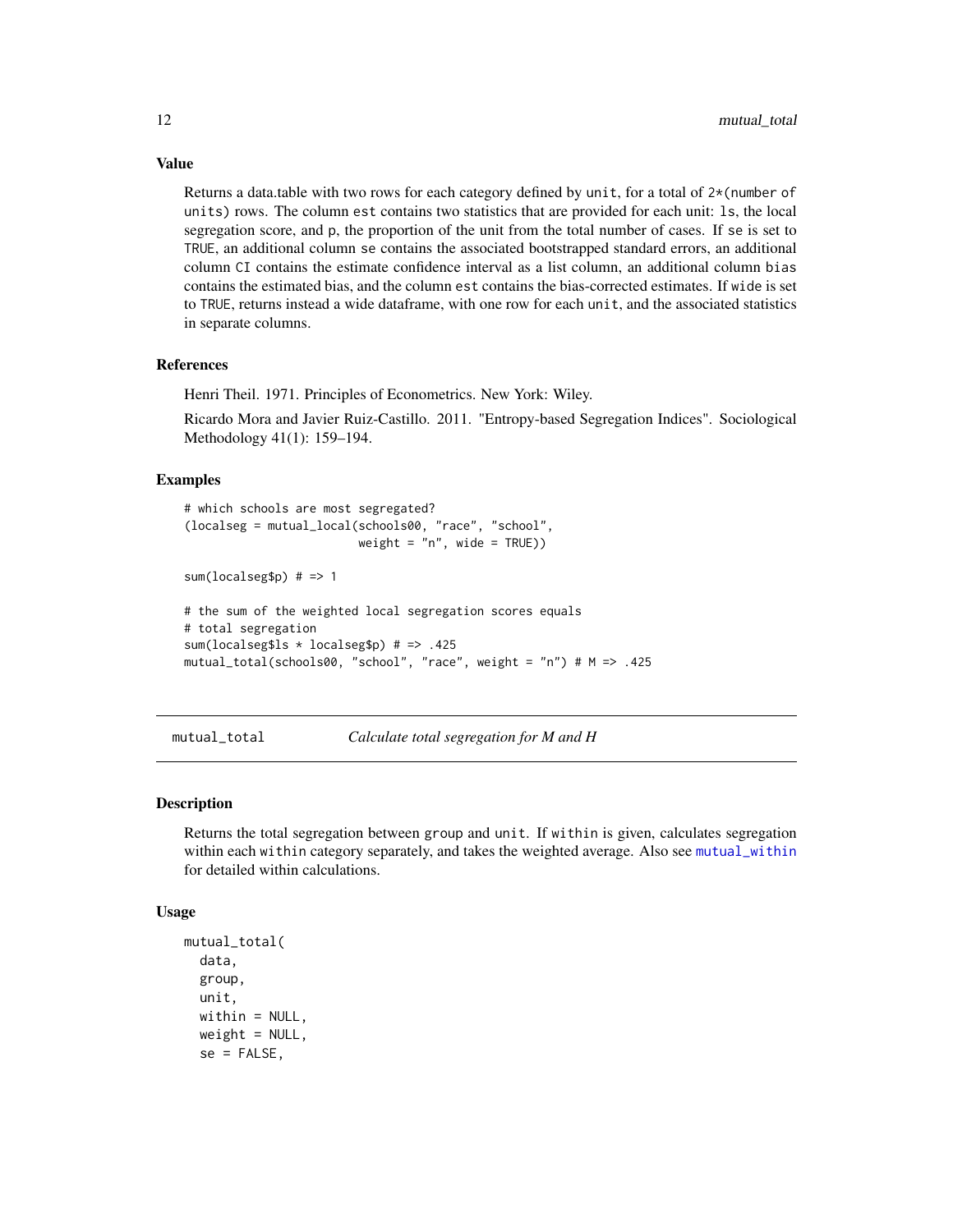# mutual\_total 13

```
CI = 0.95,
  n_bootstrap = 100,
 base = exp(1)\lambda
```
## Arguments

| data        | A data frame.                                                                                                                                                                                                                                                                                            |  |
|-------------|----------------------------------------------------------------------------------------------------------------------------------------------------------------------------------------------------------------------------------------------------------------------------------------------------------|--|
| group       | A categorical variable or a vector of variables contained in data. Defines the<br>first dimension over which segregation is computed.                                                                                                                                                                    |  |
| unit        | A categorical variable or a vector of variables contained in data. Defines the<br>second dimension over which segregation is computed.                                                                                                                                                                   |  |
| within      | A categorical variable or a vector of variables contained in data. The variable(s)<br>should be a superset of either the unit or the group for the calculation to be<br>meaningful. If provided, segregation is computed within the groups defined by<br>the variable, and then averaged. (Default NULL) |  |
| weight      | Numeric. (Default NULL)                                                                                                                                                                                                                                                                                  |  |
| se          | If TRUE, the segregation estimates are bootstrapped to provide standard errors<br>and to apply bias correction. The bias that is reported has already been applied<br>to the estimates (i.e. the reported estimates are "debiased") (Default FALSE)                                                      |  |
| CI          | If se = TRUE, compute the confidence $(CI^*100)$ in addition to the bootstrap stan-<br>dard error. This is based on percentiles of the bootstrap distribution, and a valid<br>interpretation relies on a larger number of bootstrap iterations. (Default 0.95)                                           |  |
| n_bootstrap | Number of bootstrap iterations. (Default 100)                                                                                                                                                                                                                                                            |  |
| base        | Base of the logarithm that is used in the calculation. Defaults to the natural<br>logarithm.                                                                                                                                                                                                             |  |

#### Value

Returns a data.table with two rows. The column est contains the Mutual Information Index, M, and Theil's Entropy Index, H. The H is the the M divided by the group entropy. If within was given, M and H are weighted averages of the within-category segregation scores. If se is set to TRUE, an additional column se contains the associated bootstrapped standard errors, an additional column CI contains the estimate confidence interval as a list column, an additional column bias contains the estimated bias, and the column est contains the bias-corrected estimates.

#### References

Henri Theil. 1971. Principles of Econometrics. New York: Wiley.

Ricardo Mora and Javier Ruiz-Castillo. 2011. "Entropy-based Segregation Indices". Sociological Methodology 41(1): 159–194.

```
# calculate school racial segregation
mutual_total(schools00, "school", "race", weight = "n") # M => .425
```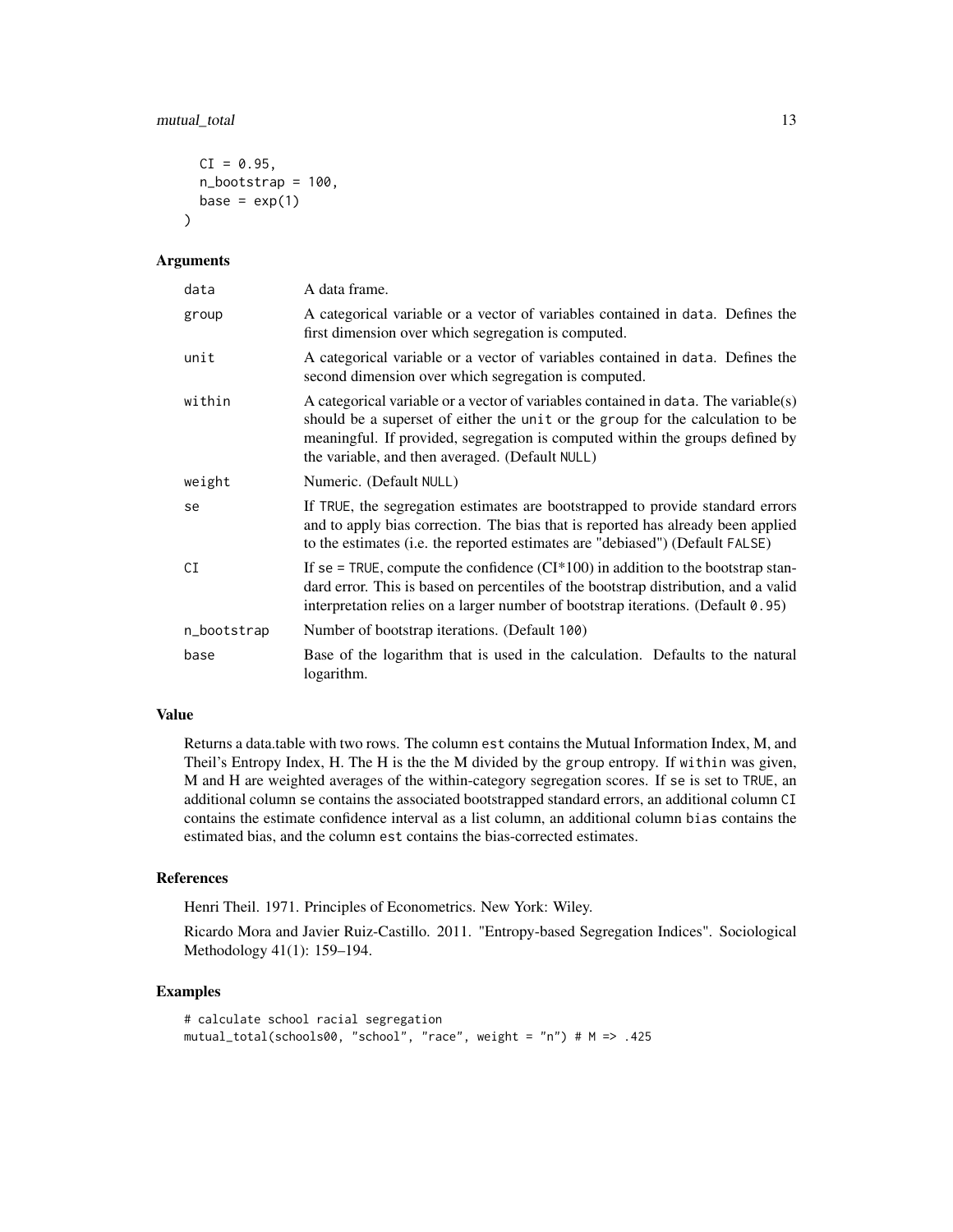```
# note that the definition of groups and units is arbitrary
mutual_total(schools00, "race", "school", weight = "n") # M => .425
# if groups or units are defined by a combination of variables,
# vectors of variable names can be provided -
# here there is no difference, because schools
# are nested within districts
mutual_total(schools00, "race", c("district", "school"),
             weight = "n") # M => .424
# estimate standard errors and 95% CI for M and H
## Not run:
mutual_total(schools00, "race", "school", weight = "n",
             se = TRUE, n\_bootstrap = 1000## End(Not run)
# estimate segregation within school districts
mutual_total(schools00, "race", "school",
             within = "district", weight = "n") # M \Rightarrow .087# estimate between-district racial segregation
mutual_total(schools00, "race", "district", weight = "n") # M => .338
# note that the sum of within-district and between-district
# segregation equals total school-race segregation;
# here, most segregation is between school districts
```
<span id="page-13-1"></span>

| mutual_within | Calculate detailed within-category segregation scores for M and H |  |
|---------------|-------------------------------------------------------------------|--|
|---------------|-------------------------------------------------------------------|--|

# Description

Calculates the segregation between group and unit within each category defined by within.

#### Usage

```
mutual_within(
  data,
  group,
 unit,
  within,
 weight = NULL,se = FALSE,
 CI = 0.95,
  n\_bootstrap = 100,
 base = exp(1),
  wide = FALSE
)
```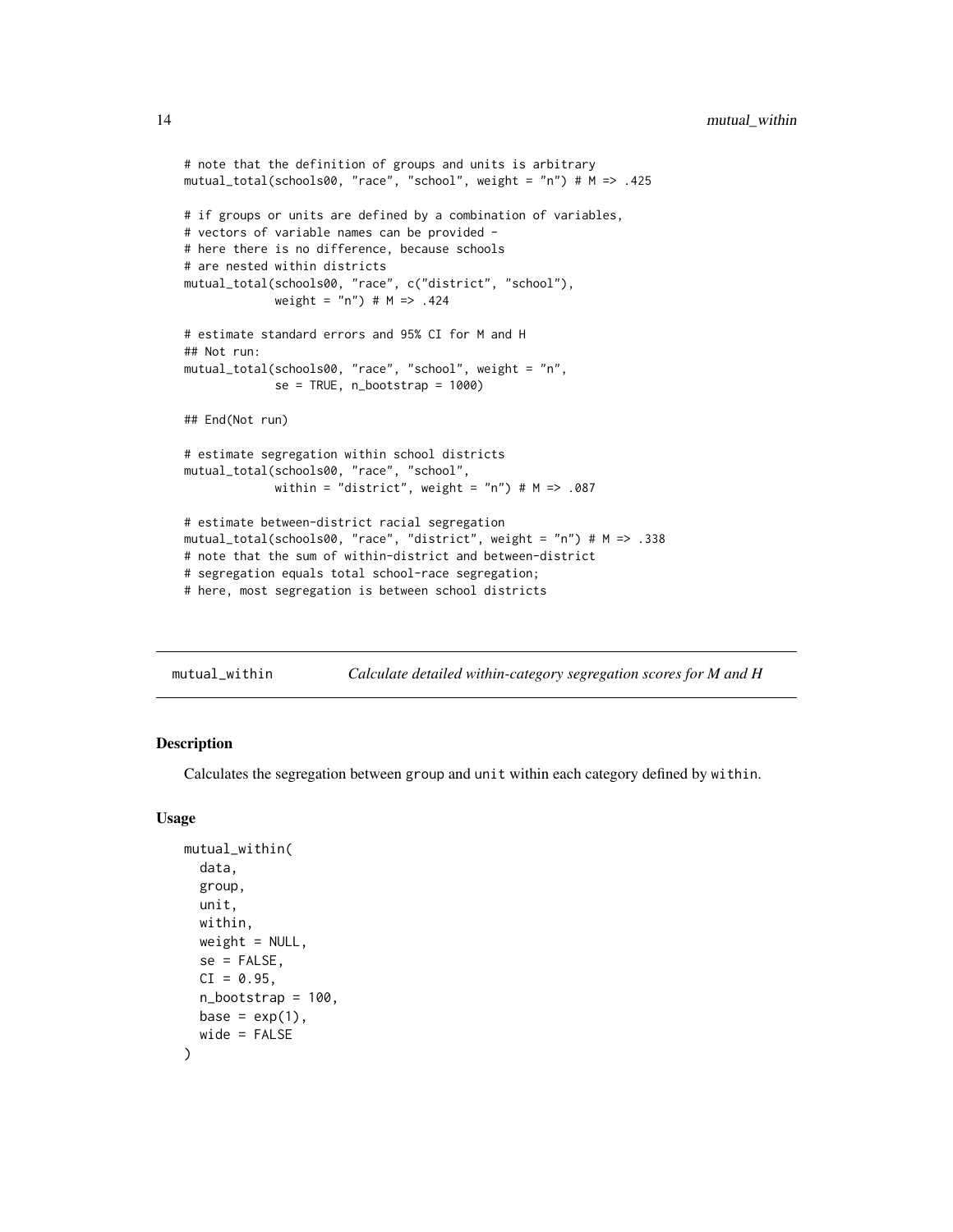# mutual\_within 15

#### **Arguments**

| data        | A data frame.                                                                                                                                                                                                                                                  |
|-------------|----------------------------------------------------------------------------------------------------------------------------------------------------------------------------------------------------------------------------------------------------------------|
| group       | A categorical variable or a vector of variables contained in data. Defines the<br>first dimension over which segregation is computed.                                                                                                                          |
| unit        | A categorical variable or a vector of variables contained in data. Defines the<br>second dimension over which segregation is computed.                                                                                                                         |
| within      | A categorical variable or a vector of variables contained in data that defines the<br>within-segregation categories.                                                                                                                                           |
| weight      | Numeric. (Default NULL)                                                                                                                                                                                                                                        |
| se          | If TRUE, the segregation estimates are bootstrapped to provide standard errors<br>and to apply bias correction. The bias that is reported has already been applied<br>to the estimates (i.e. the reported estimates are "debiased") (Default FALSE)            |
| CI          | If se = TRUE, compute the confidence $(CI^*100)$ in addition to the bootstrap stan-<br>dard error. This is based on percentiles of the bootstrap distribution, and a valid<br>interpretation relies on a larger number of bootstrap iterations. (Default 0.95) |
| n_bootstrap | Number of bootstrap iterations. (Default 100)                                                                                                                                                                                                                  |
| base        | Base of the logarithm that is used in the calculation. Defaults to the natural<br>logarithm.                                                                                                                                                                   |
| wide        | Returns a wide dataframe instead of a long dataframe. (Default FALSE)                                                                                                                                                                                          |

#### Value

Returns a data.table with four rows for each category defined by within. The column est contains four statistics that are provided for each unit: M is the within-category M, and p is the proportion of the category. Multiplying M and p gives the contribution of each within-category towards the total M. H is the within-category H, and ent\_ratio provides the entropy ratio, defined as EW/E, where EW is the within-category entropy, and E is the overall entropy. Multiplying H, p, and ent\_ratio gives the contribution of each within-category towards the total H. If se is set to TRUE, an additional column se contains the associated bootstrapped standard errors, an additional column CI contains the estimate confidence interval as a list column, an additional column bias contains the estimated bias, and the column est contains the bias-corrected estimates. If wide is set to TRUE, returns instead a wide dataframe, with one row for each within category, and the associated statistics in separate columns.

# References

Henri Theil. 1971. Principles of Econometrics. New York: Wiley.

Ricardo Mora and Javier Ruiz-Castillo. 2011. "Entropy-based Segregation Indices". Sociological Methodology 41(1): 159–194.

```
(within <- mutual_within(schools00, "race", "school", within = "state",
                        weight = "n", wide = TRUE))
# the M for state "A" is .409
# manual calculation
```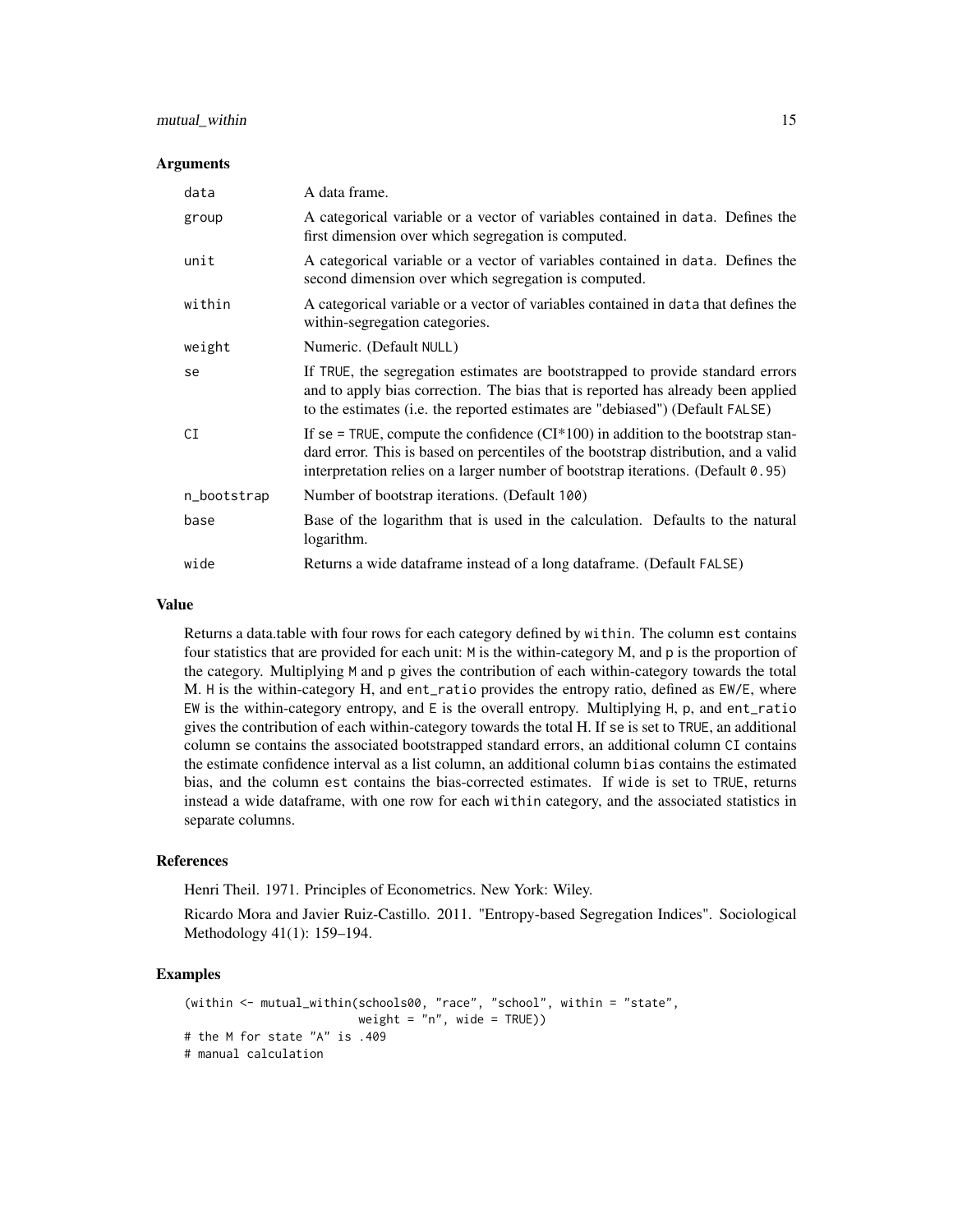#### 16 schools05

```
schools_A <- schools00[schools00$state=="A",]
mutual_total(schools_A, "race", "school", weight = "n") # M => .409
# to recover the within M and H from the output, multiply
# p * M and p * ent_ratio * H, respectively
sum(within$p * within$M) # => .326
sum(within$p * within$ent_ratio * within$H) # => .321
# compare with:
mutual_total(schools00, "race", "school", within = "state", weight = "n")
```
schools00 *Ethnic/racial composition of schools for 2000/2001*

#### Description

Fake dataset used for examples. Loosely based on data provided by the National Center for Education Statistics, Common Core of Data, with information on U.S. primary schools in three U.S. states. The original data can be downloaded at <https://nces.ed.gov/ccd/>.

#### Usage

schools00

#### Format

A data frame with 8,142 rows and 5 variables:

state either A, B, or C

district school agency/district ID

school school ID

race either native, asian, hispanic, black, or white

n n of students by school and race

schools05 *Ethnic/racial composition of schools for 2005/2006*

#### Description

Fake dataset used for examples. Loosely based on data provided by the National Center for Education Statistics, Common Core of Data, with information on U.S. primary schools in three U.S. states. The original data can be downloaded at <https://nces.ed.gov/ccd/>.

#### Usage

schools05

<span id="page-15-0"></span>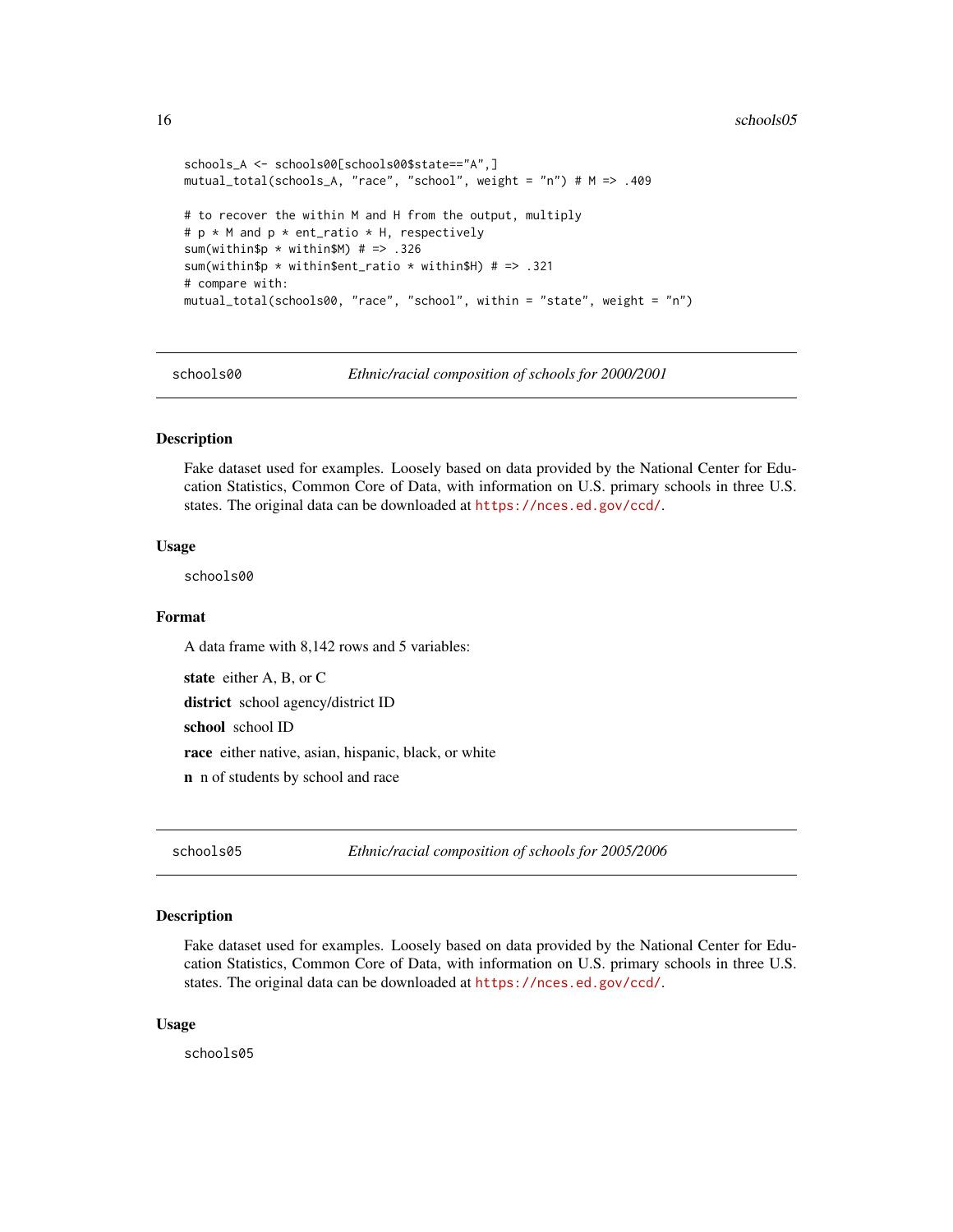# <span id="page-16-0"></span>segregation and the sequence of  $\sim$  17

# Format

A data frame with 8,013 rows and 5 variables:

state either A, B, or C district school agency/district ID school school ID race either native, asian, hispanic, black, or white n n of students by school and race

segregation *segregation: Entropy-based segregation indices*

# Description

Calculate and decompose entropy-based, multigroup segregation indices, with a focus on the Mutual Information Index (M) and Theil's Information Index (H). Provides tools to decompose the measures by groups and units, and by within and between terms. Includes standard error estimation by bootstrapping.

# See Also

<https://elbersb.com/segregation>